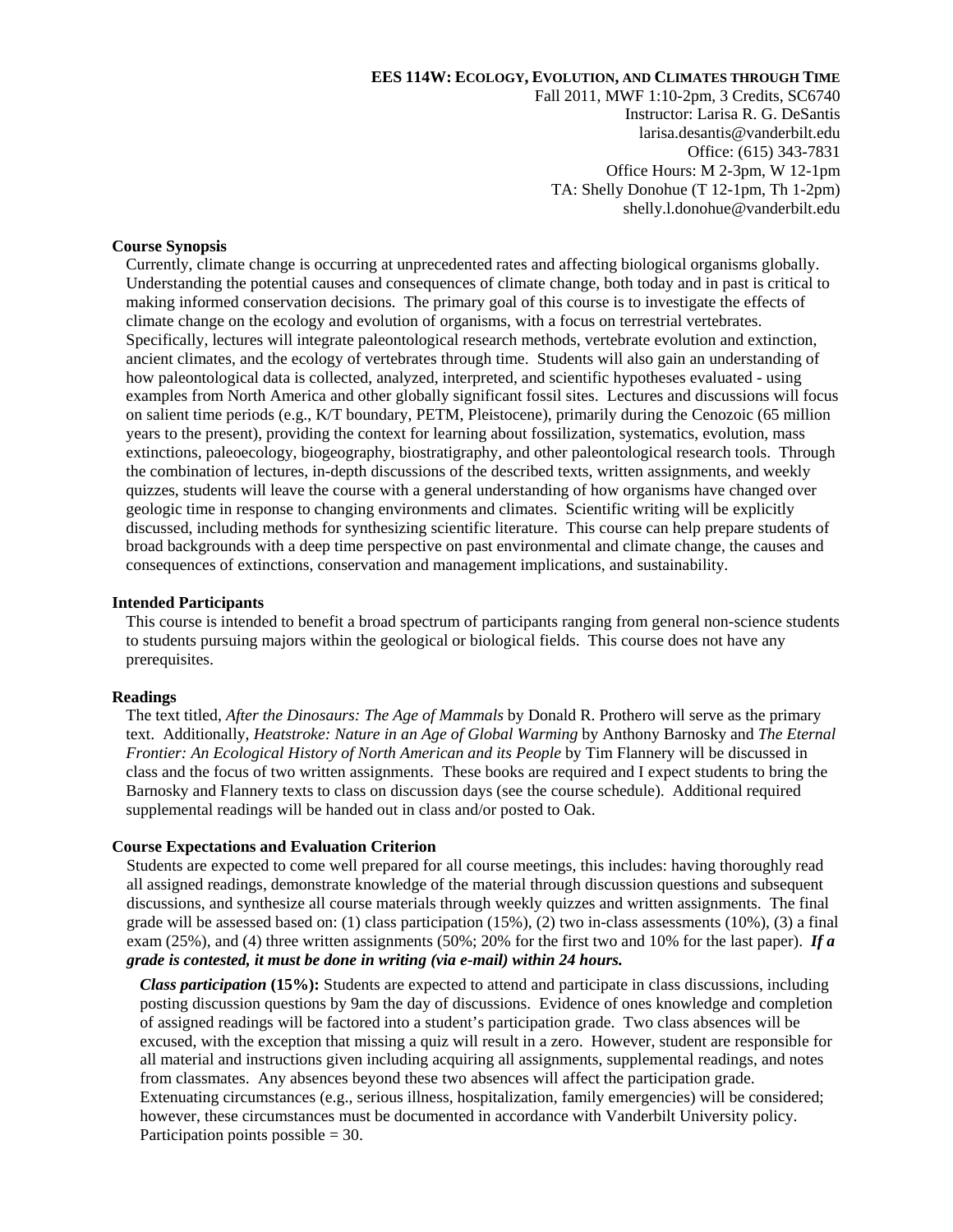*In Class Assessments* (10%): A total of 2 quizzes/assessments will be given according to the class schedule. Each quiz is worth 10 points. Although two absences will not affect the participation grade, if these absences are on days when quizzes are given, absences will result in a zero on the quizzes. Total in class assessment points possible  $= 20$ 

*Final Exam (25%):* A cumulative final exam will be given on December 14<sup>th</sup> at 9am. The final exam is worth 50 points.

**Written Assignments (50%):** Three written assignments will be assigned and are due electronically by 8:00am on the dates noted on the syllabus with a hard copy due at the beginning of class (1:10pm). Students will have the opportunity to revise a section of their first two papers, with revisions due exactly one week from when the graded paper is returned to the student. No revisions will be accepted for late papers and no revisions will be accepted late. Furthermore, late papers will be docked 5 points per day late and will not be accepted after three days [e.g., if a paper is due electronically on Monday at 8:00am, 5 points will be deducted on Tuesday (prior to 8:00am), 10 points on Wednesday (prior to 8:00am), 15 points on Thursday (prior to 8:00am), and no papers are accepted after Thursday at 8:00am. Revisions must conform to guidelines, including a detailed cover letter discussing what revisions were made, the revised paper, and the original graded paper. The revised paper will be graded based on the quality of the revised paper, cover letter, and how the student addressed prior comments. Students who chose to revise papers can earn up to an additional 5 points over the original paper; however, no extra credit is earned above a perfect paper. All papers must be submitted to SafeAssign via Oak, including registering their papers on the database, and a printed copy of both the paper and the SafeAssign report (printed in color) must be turned in to class by 1:10pm on the dates noted in the course schedule. Electronic papers submitted by the deadline do not count as submitted on-time if a hard copy of the paper and the SafeAssign report are not turned in to class; thus, the paper will be considered late and points deducted according to the above late paper policy until a hard copy is turned in. If a hard copy is not turned in within three days, the paper will receive a zero despite being submitted electronically. The reciprocal is true if a hard copy is turned in absent of an electronic submission to SafeAssign. The first two written assignments are worth 40 points each (6 page papers based on each of the two discussion books, Flannery and Barnosky), the final paper is worth 20 points (3 pages), total points possible  $= 100$ .

## **Responsible Code of Conduct**

Students are expected to contribute to class in a productive and respectful manner. This includes turning off cell phones during class and refraining from texting, e-mailing, or conducting non-course related work during class. Failure to compile with these policies may result in the student being asked to leave the classroom and a subsequent absence noted. If a student is asked to leave at the beginning of class, they will not be able to participate in quizzes or graded course activities.

## As per the *Student Handbook*:

*Undergraduate students are subject to the jurisdiction of the Undergraduate Honor Council. The policies and procedures of the undergraduate Honor System stated in this* Student Handbook *apply to all students enrolled in undergraduate courses of all the schools and the Division of Unclassified Studies, whether fulltime or part-time, or whether regularly enrolled, transient, or cross-registered from a neighbor institution.* 

*Students should realize that an act of plagiarism may include some degree of premeditation or may be the result of carelessness or ignorance of acceptable forms for citation. Regardless of intent or premeditation, the act is plagiarism and is a violation of the Honor Code. Students, therefore, must be conscious of their responsibilities as scholars under the Honor System, to learn to discern what is included in plagiarism as well as in other breaches of the Honor Code, and must know and practice the specifications for citations in scholarly work.* 

## **Special Accommodations**

If you need course accommodations due to a disability, if you have emergency medical information to share with me, or if you need special arrangements in case the building must be evacuated, please make an appointment with me and/or the EAD (2-4705) as soon as possible.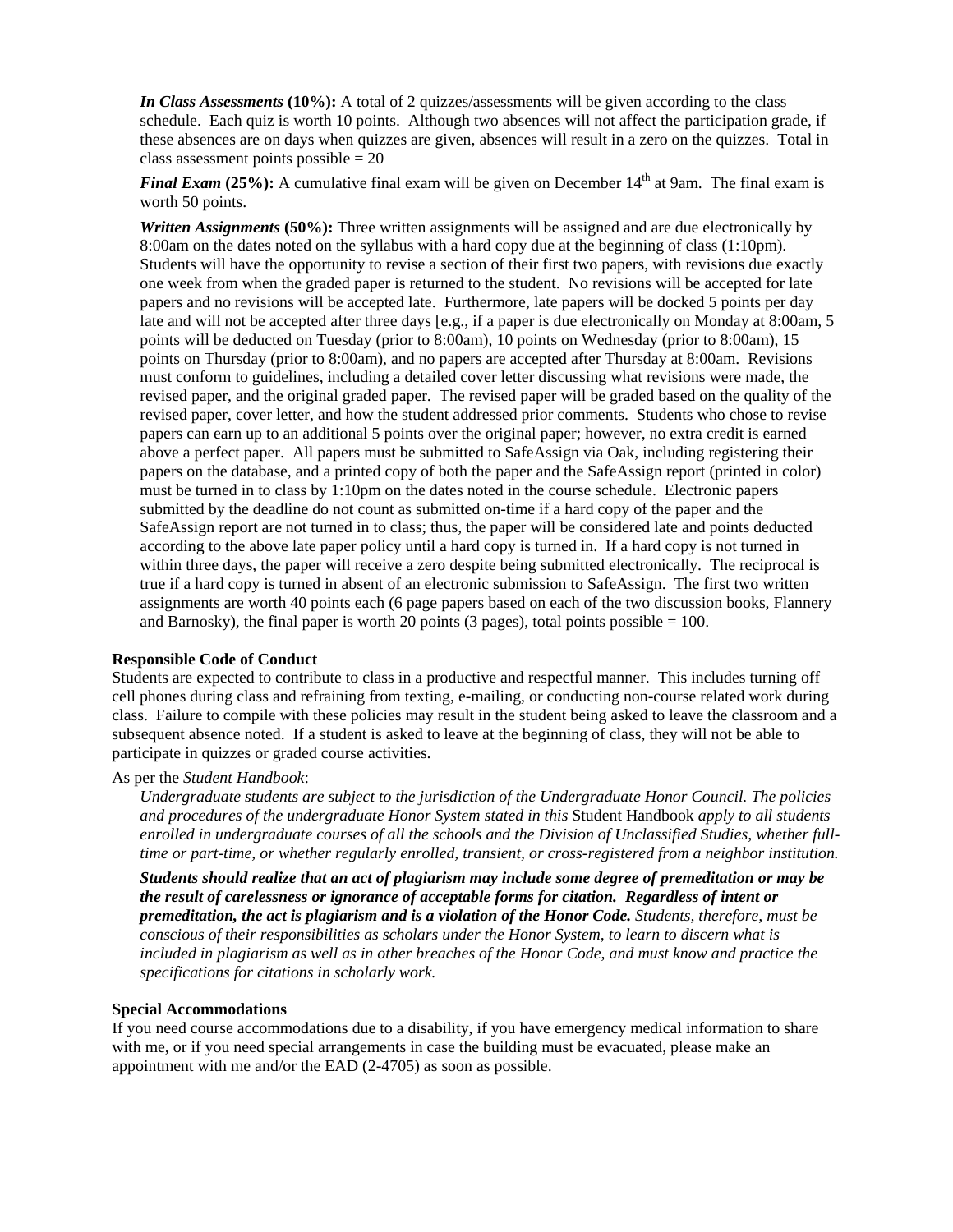### **Course Schedule & Critical Dates**

This course is divided up into sub themes, as listed below, enabling the chronological comparison and discussion of key periods in Earth history. Please note assigned readings in parentheses, bolded discussions (requires the posting of discussion questions on Oak by 9am the morning of the discussion), quizzes, and paper due dates. Note, lecture days also include discussions and/or class activities; however, they do not require formal submission of discussion questions as bolded discussion days require.

*Introduction to Paleontology***:** What are paleontology and paleoecology? How do paleontologists determine the age and evolutionary relationships of extinct organisms? How do paleoecologists interpret past environments? Why should biologists, anthropologist, and geologists care about earth history? How can paleoecology help current conservation efforts? Why does earth history matter in my daily life?

**8/24 (W):** Introduction/Lecture **8/26 (F): Discussion** (Paleoecology, Assigned Paper) **8/29 (M):** Lecture (*After the Dinosaurs*, Ch. 1: Introduction) **8/31 (W):** Lecture (*After the Dinosaurs*, Ch. 1: Introduction) **9/2 (F): Discussion** (*Eternal Frontier: Intro-Act 1*) **9/5 (M):** Lecture (*After the Dinosaurs*, Ch. 1: Introduction) **9/7 (W):** Lecture (*After the Dinosaurs*, Ch. 1: Introduction) **9/9 (F): Discussion** (*Eternal Frontier: Act 2*)

*Precambrian through the Paleocene***:** What happened prior to the Cenozoic? How did the extinction of non-avian dinosaurs contribute to the success of mammals? Why is the Paleocene Eocene Thermal Maximum (PETM) critical to our understanding of current global warming? If we don't make sustainable choices could we see similar phenomenon in our lifetime? How have different paleontological methods helped clarify our understanding of the PETM?

**9/12 (M):** Lecture (*After the Dinosaurs*, Ch. 2: The End of the Dinosaurs?) **9/14 (W):** Lecture (*After the Dinosaurs*, Ch. 2: The End of the Dinosaurs?) **9/16 (F): Discussion** (*Eternal Frontier: Act 3*) **9/19 (M):** Lecture (*After the Dinosaurs*, Ch. 3: The Paleocene) **9/21 (W):** Lecture (*After the Dinosaurs*, Ch. 3: The Paleocene) **9/23 (F): Discussion** (*Eternal Frontier: Act 4*) **9/26 (M):** Lecture (*After the Dinosaurs*, Ch. 4: The Eocene) **9/28 (W):** Lecture (*After the Dinosaurs*, Ch. 4: The Eocene) **9/30 (F): Discussion** (*Eternal Frontier: Intro-Act 4*)

*Eocene to Oligocene***:** What was the aftermath of the PETM? How is modern biodiversity a function of mammalian diversification? How and why did the Earth transition to an icehouse world? What role did immigration play in influencing mammalian communities?

**10/3 (M):** *Eternal Frontier* **Paper Due** & Lecture (*After the Dinosaurs*, Ch. 4: The Eocene) **10/5 (W): Quiz/Assessment #1 10/7 (F): UNDERGRADUATE BREAK (NO CLASS) 10/10 (M):** Lecture (*After the Dinosaurs*, Ch. 5: The Oligocene) **10/12 (W):** Lecture (*After the Dinosaurs*, Ch. 5: The Oligocene) **10/14 (F): Discussion** (*Heatstroke: Part 1*)

*Miocene to Pliocene***:** How and when did grassland ecosystems evolve? How do multiple paleoecological tools help clarify the evolution of these ecosystems? What conservation and management lessons can we learn from the Great Biotic Interchange?

 **10/17 (M):** Lecture (*After the Dinosaurs*, Ch. 6: The Miocene) **10/19 (W):** Lecture (*After the Dinosaurs*, Ch. 6: The Miocene) **10/21 (F): Discussion** (*Heatstroke: Part 2*) **10/24 (M):** TBD **10/26 (W):** TBD **10/28 (F): Group Discussions of Scientific Literature 10/31 (M):** Lecture (*After the Dinosaurs*, Ch. 7: The Pliocene) **11/2 (W): Discussion** (*Heatstroke: Part 3*) **11/4 (F): Quiz/Assessment #2**